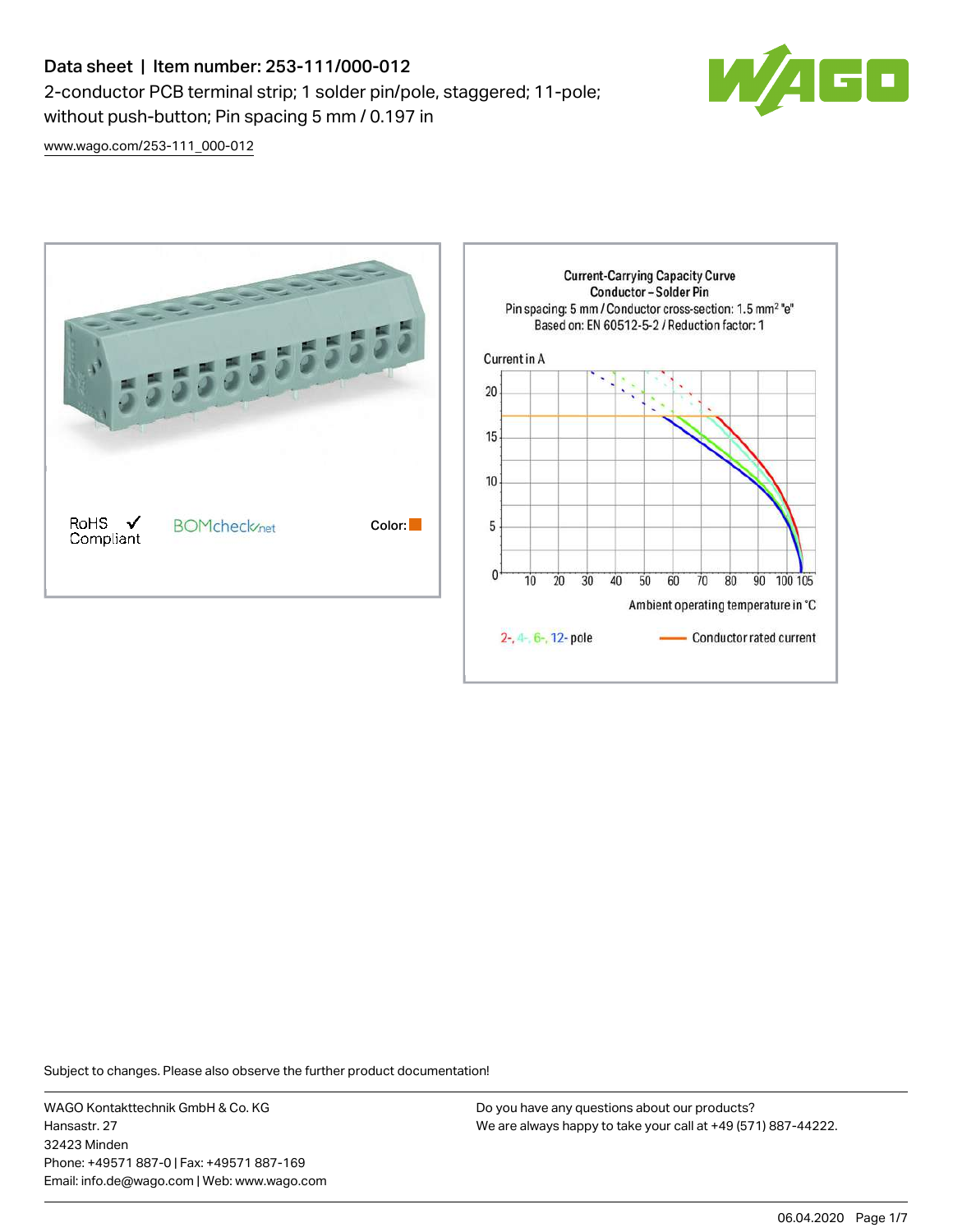



### Item description

- PCB terminal strips with screwdriver-actuated PUSH WIRE® termination  $\blacksquare$
- $\blacksquare$ Double-conductor connection provides top-entry (vertical) and/or side-entry (horizontal) wiring
- $\blacksquare$ Push-in termination of solid conductors
- $\blacksquare$ Double entries for power supply and potential distribution

# Data

## Electrical data

#### Ratings per IEC/EN 60664-1

| Ratings per                     | IEC/EN 60664-1 |
|---------------------------------|----------------|
| Rated voltage (III / 3)         | 320 V          |
| Rated impulse voltage (III / 3) | 4 kV           |
| Rated voltage (III / 2)         | 320 V          |

Subject to changes. Please also observe the further product documentation!

WAGO Kontakttechnik GmbH & Co. KG Hansastr. 27 32423 Minden Phone: +49571 887-0 | Fax: +49571 887-169 Email: info.de@wago.com | Web: www.wago.com Do you have any questions about our products? We are always happy to take your call at +49 (571) 887-44222.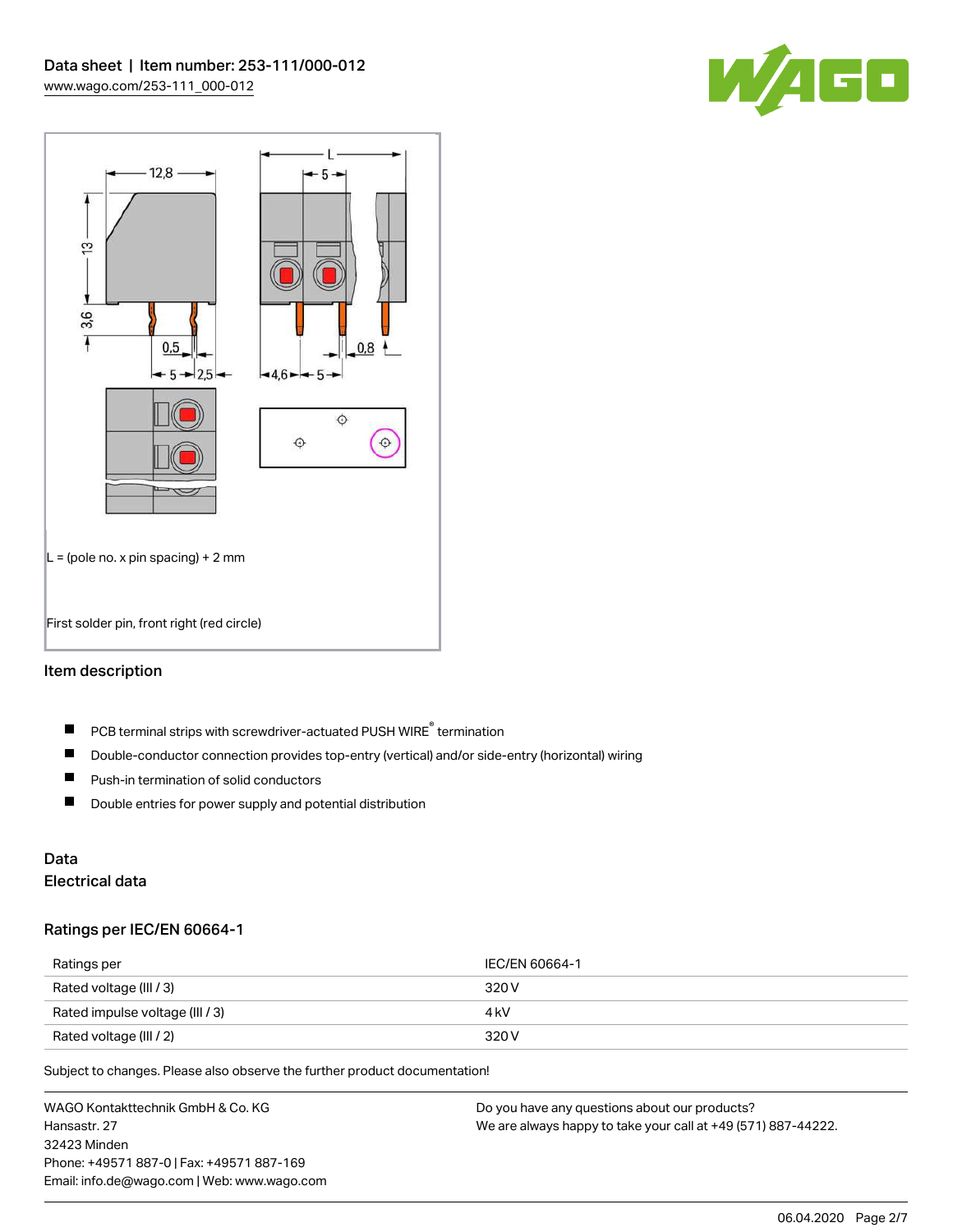[www.wago.com/253-111\\_000-012](http://www.wago.com/253-111_000-012)



| Rated current<br>Legend (ratings) | 17.5A<br>$(III / 2)$ $\triangle$ Overvoltage category III / Pollution degree 2 |
|-----------------------------------|--------------------------------------------------------------------------------|
|                                   |                                                                                |
| Rated impulse voltage (II / 2)    | 4 kV                                                                           |
| Rated voltage (II / 2)            | 630 V                                                                          |
| Rated impulse voltage (III / 2)   | 4 kV                                                                           |

### Approvals per UL 1059

| Rated voltage UL (Use Group B) | 300 V   |
|--------------------------------|---------|
| Rated current UL (Use Group B) | 8 A     |
| Rated voltage UL (Use Group D) | 300 V   |
| Rated current UL (Use Group D) | 8 A     |
| Approvals per                  | UL 1059 |

### Approvals per CSA

| Rated voltage CSA (Use Group B) | 300 V |
|---------------------------------|-------|
| Rated current CSA (Use Group B) | 8 A   |
| Rated voltage CSA (Use Group D) | 300 V |
| Rated current CSA (Use Group D) | 8 A   |

### Connection data

| Connection type (1)                           | PUSH WIRE <sup>®</sup> connection                    |
|-----------------------------------------------|------------------------------------------------------|
| Connection technology                         | PUSH WIRE®                                           |
| Number of connection points (connection type) | 1                                                    |
| Actuation type                                | Operating tool                                       |
| Solid conductor                               | $0.51.5$ mm <sup>2</sup> / 20  16 AWG                |
| Strip length                                  | 8,5  9,5 mm / 0.33  0.37 inch                        |
| Note (strip length)                           | 7  8 mm / 0.28  0.31 inch (for wiring on both sides) |
| Conductor entry angle to the PCB              | $0^{\circ}$                                          |
| No. of poles                                  | 11                                                   |
| Connection type (2)                           | PUSH WIRE <sup>®</sup> connection                    |
| Connection technology 2                       | PUSH WIRE®                                           |
| Number of connection points                   | 1                                                    |
| Solid conductor (2)                           | $0.51.5$ mm <sup>2</sup> / 20  16 AWG                |
| Strip length (2)                              | 8.5  9.5 mm / 0.33  0.37 inch                        |
| Note (strip length) 2                         | 7  8 mm / 0.28  0.31 inch (for wiring on both sides) |
| Conductor entry angle to the PCB 2            | 90°                                                  |

Subject to changes. Please also observe the further product documentation!

WAGO Kontakttechnik GmbH & Co. KG Hansastr. 27 32423 Minden Phone: +49571 887-0 | Fax: +49571 887-169 Email: info.de@wago.com | Web: www.wago.com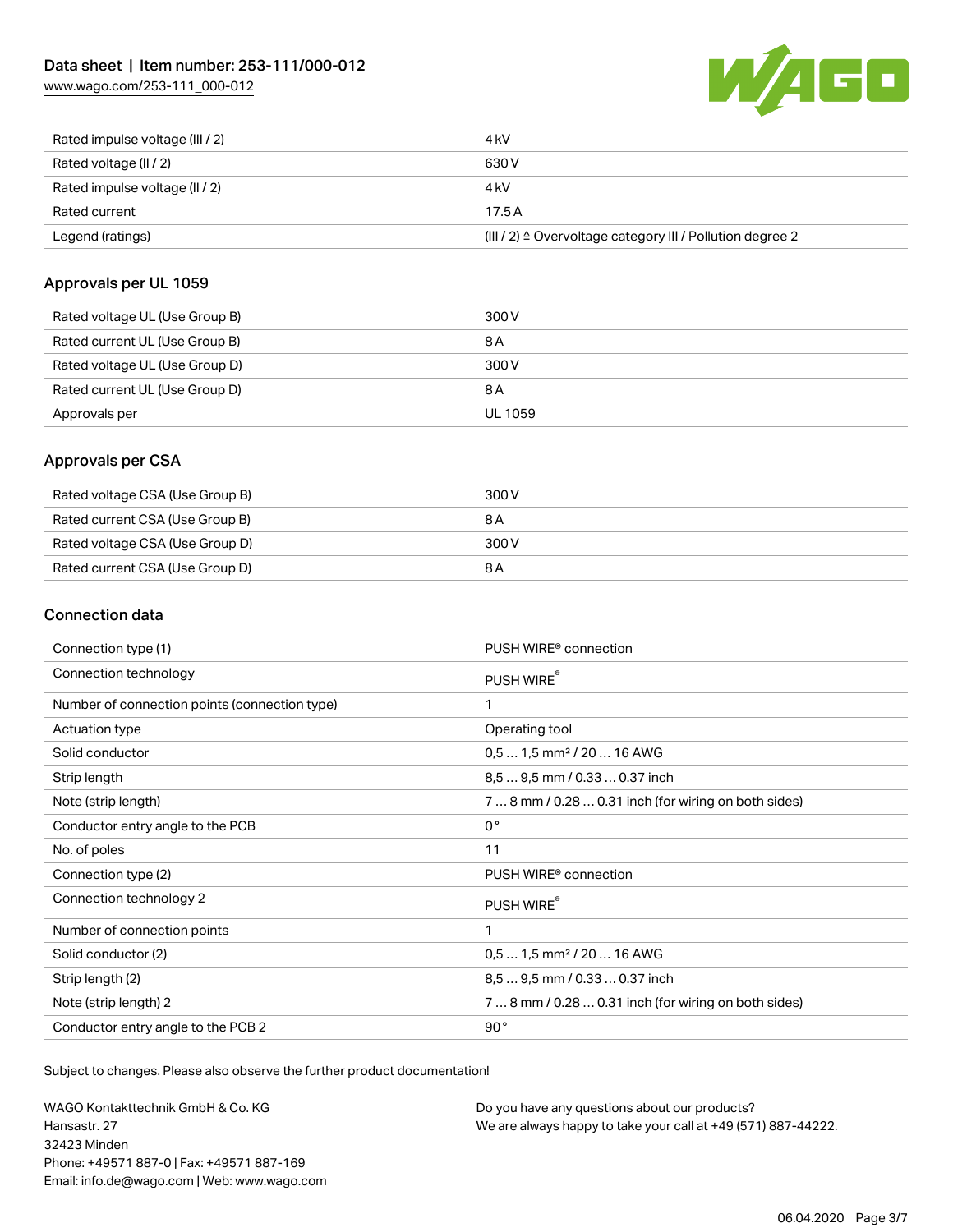[www.wago.com/253-111\\_000-012](http://www.wago.com/253-111_000-012)



| Total number of connection points |  |
|-----------------------------------|--|
| Total number of potentials        |  |
| Number of connection types        |  |
| Number of levels                  |  |

### Geometrical Data

| Pin spacing                       | 5 mm / 0.197 inch          |
|-----------------------------------|----------------------------|
| Width                             | 57 mm / 2.244 inch         |
| Height                            | 16,6 mm / 0.654 inch       |
| Height from the surface           | 13 mm / 0.512 inch         |
| Depth                             | 12,8 mm / 0.504 inch       |
| Solder pin length                 | $3.6 \,\mathrm{mm}$        |
| Solder pin dimensions             | $0.5 \times 0.8$ mm        |
| Drilled hole diameter (tolerance) | $1.1$ <sup>(+0,1)</sup> mm |

## PCB contact

| PCB contact                         | THT                                        |
|-------------------------------------|--------------------------------------------|
| Solder pin arrangement              | over the entire terminal strip (staggered) |
| Number of solder pins per potential |                                            |

### Material Data

| Material group              |                                         |
|-----------------------------|-----------------------------------------|
| Insulating material         | Polyamide 66 (PA 66)                    |
| Flammability class per UL94 | V <sub>0</sub>                          |
| Clamping spring material    | Chrome nickel spring steel (CrNi)       |
| Contact material            | Electrolytic copper ( $E_{\text{Cu}}$ ) |
| Contact plating             | tin-plated                              |
| Weight                      | 1.1 <sub>g</sub>                        |

## Environmental Requirements

| 105 °C∽<br>Limit temperature range<br>-61<br>$\sim$ $\sim$ $\sim$ $\sim$ $\sim$ $\sim$ |  |
|----------------------------------------------------------------------------------------|--|
|----------------------------------------------------------------------------------------|--|

### Commercial data

| Packaging type | <b>BOX</b> |
|----------------|------------|
| <b>GTIN</b>    | 7332649490 |

Subject to changes. Please also observe the further product documentation!

| WAGO Kontakttechnik GmbH & Co. KG           | Do you have any questions about our products?                 |
|---------------------------------------------|---------------------------------------------------------------|
| Hansastr. 27                                | We are always happy to take your call at +49 (571) 887-44222. |
| 32423 Minden                                |                                                               |
| Phone: +49571 887-0   Fax: +49571 887-169   |                                                               |
| Email: info.de@wago.com   Web: www.wago.com |                                                               |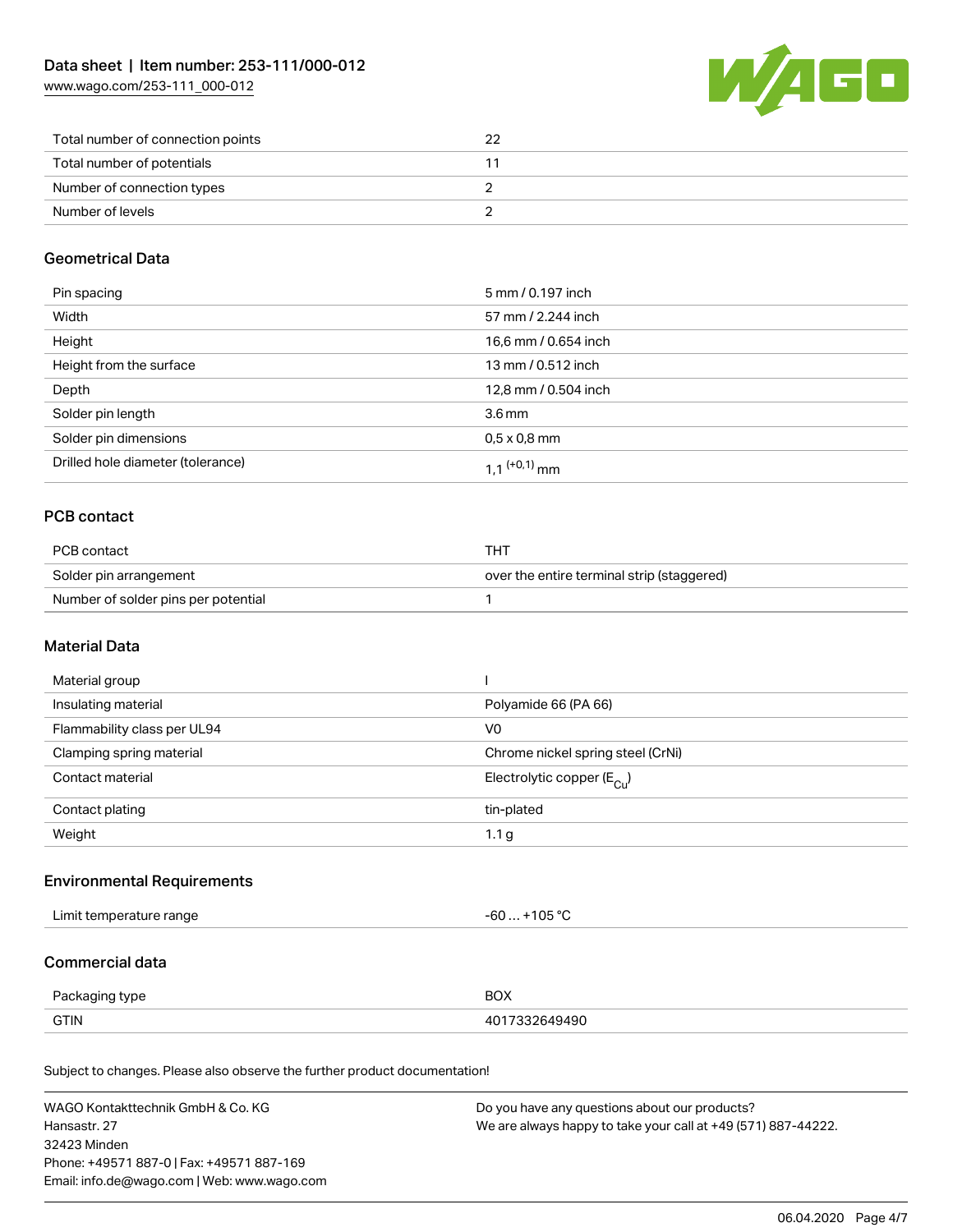### **Counterpart**



| Downloads                     |             |        |          |
|-------------------------------|-------------|--------|----------|
| Documentation                 |             |        |          |
| <b>Additional Information</b> |             |        |          |
| Technical explanations        | Apr 3, 2019 | pdf    | Download |
|                               |             | 3.6 MB |          |
|                               |             |        |          |
|                               |             |        |          |

### CAD/CAE-Data

| CAD data                             |     |          |
|--------------------------------------|-----|----------|
| 2D/3D Models 253-111/000-012         | URL | Download |
| PCB Design                           |     |          |
| Symbol and Footprint 253-111/000-012 | URL | Download |

CAx data for your PCB design, consisting of "schematic symbols and PCB footprints", allow easy integration of the WAGO component into your development environment.

#### Supported formats:

- $\blacksquare$ Accel EDA 14 & 15
- $\blacksquare$ Altium 6 to current version
- $\blacksquare$ Cadence Allegro
- $\blacksquare$ **DesignSpark**
- $\blacksquare$ Eagle Libraries
- $\blacksquare$ KiCad
- $\blacksquare$ Mentor Graphics BoardStation
- $\blacksquare$ Mentor Graphics Design Architect
- $\blacksquare$ Mentor Graphics Design Expedition 99 and 2000
- $\blacksquare$ OrCAD 9.X PCB and Capture
- $\blacksquare$ PADS PowerPCB 3, 3.5, 4.X, and 5.X
- $\blacksquare$ PADS PowerPCB and PowerLogic 3.0
- $\blacksquare$ PCAD 2000, 2001, 2002, 2004, and 2006
- $\blacksquare$ Pulsonix 8.5 or newer
- $\blacksquare$ **STL**
- $\blacksquare$ 3D STEP
- П TARGET 3001!

Subject to changes. Please also observe the further product documentation!

WAGO Kontakttechnik GmbH & Co. KG Hansastr. 27 32423 Minden Phone: +49571 887-0 | Fax: +49571 887-169 Email: info.de@wago.com | Web: www.wago.com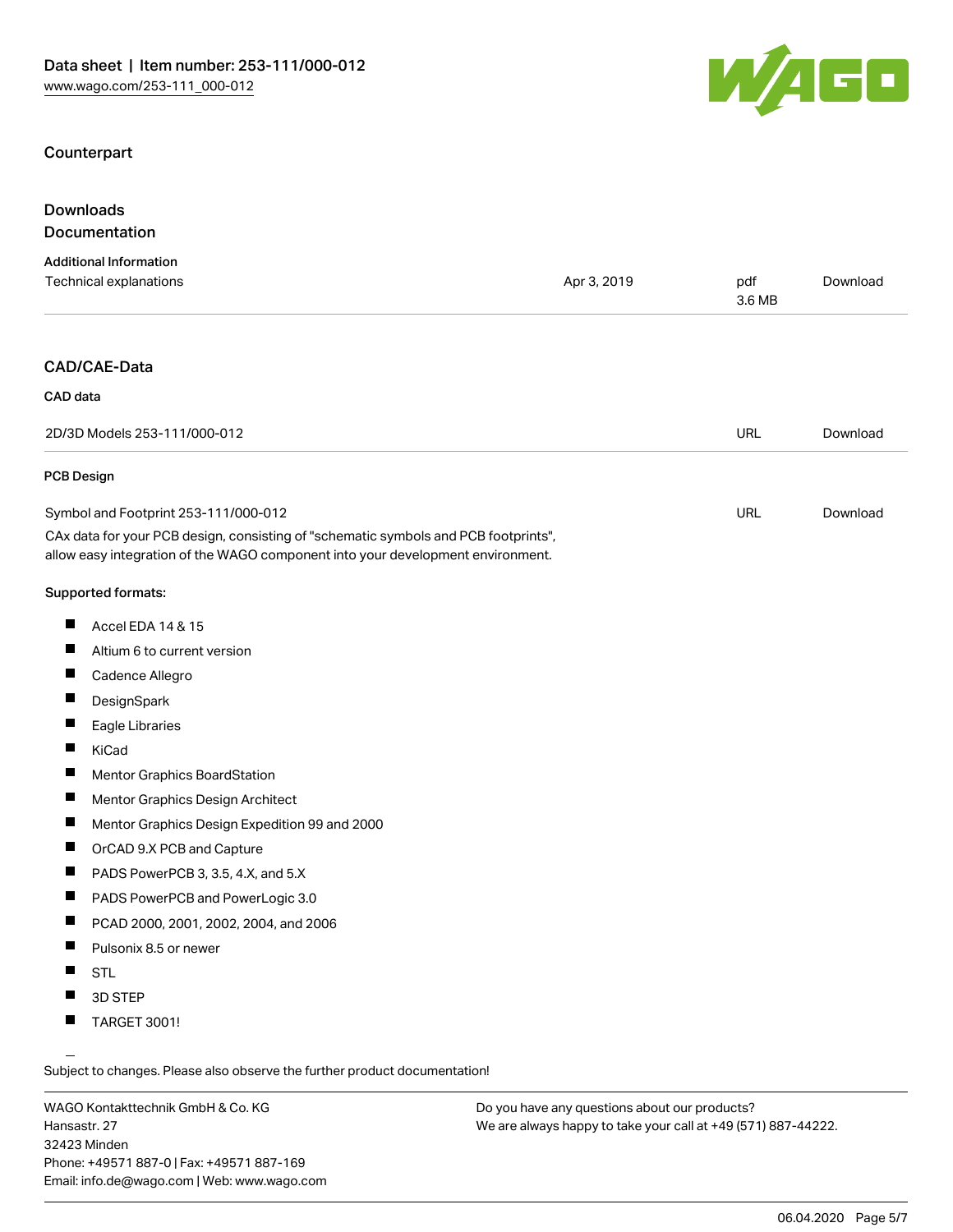

- $\blacksquare$ View Logic ViewDraw
- $\blacksquare$ Quadcept
- $\blacksquare$ Zuken CadStar 3 and 4
- $\blacksquare$ Zuken CR-5000 and CR-8000

PCB Component Libraries (EDA), PCB CAD Library Ultra Librarian

#### Installation Notes

Conductor termination



Inserting a conductor via push-in termination.

#### Conductor removal



Removing a conductor via 2.5 mm screwdriver.

Installation

Subject to changes. Please also observe the further product documentation!

WAGO Kontakttechnik GmbH & Co. KG Hansastr. 27 32423 Minden Phone: +49571 887-0 | Fax: +49571 887-169 Email: info.de@wago.com | Web: www.wago.com